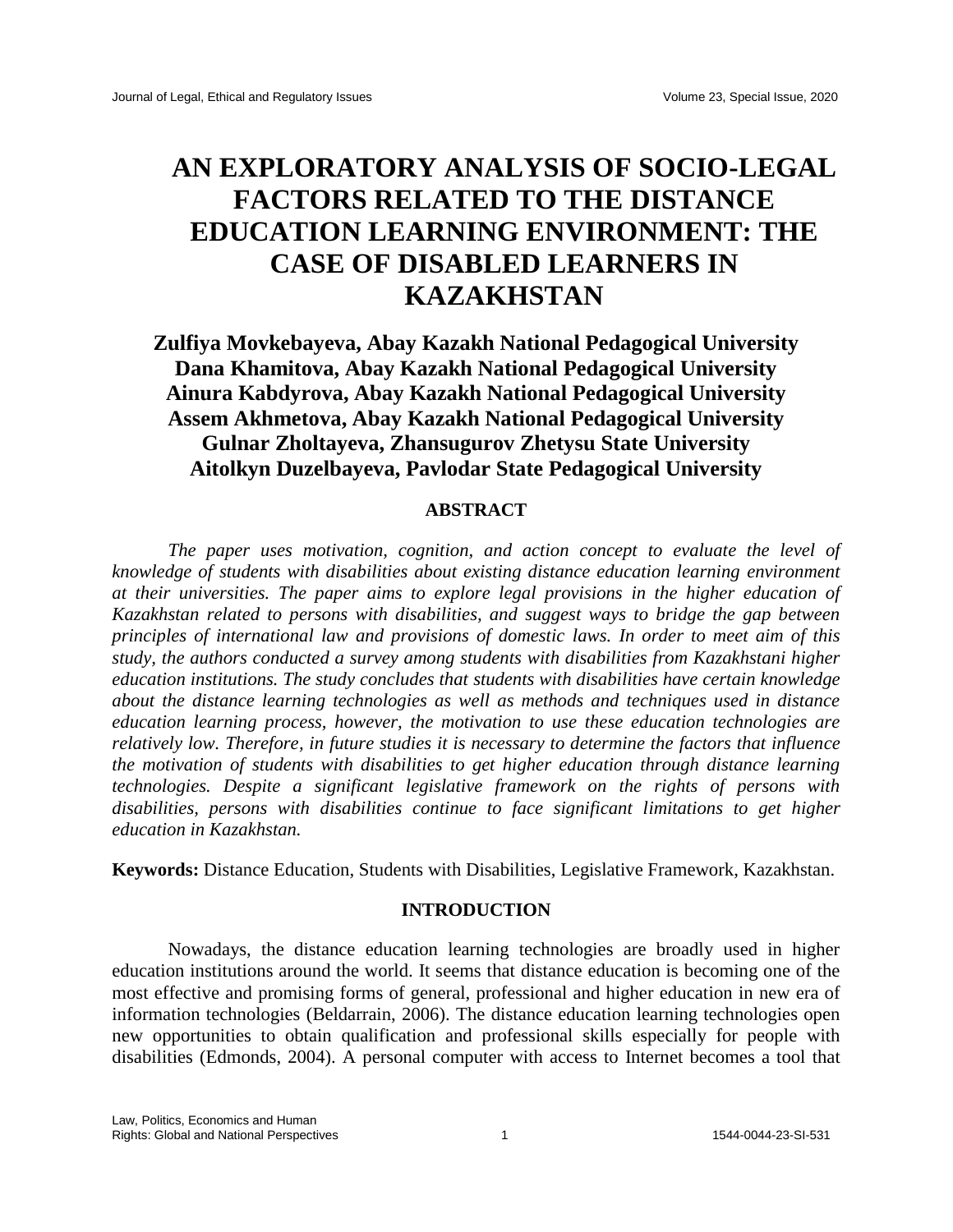should provide opportunities for people with disabilities to get not only education, but it also helps to get work, daily products and services (Burgstahler et al., 2004). According to data from Organisation for Economic Co-operation and Development (2017), there were 338 disabled students at 39 universities in Kazakhstan, including 192 students in classic universities, 85 students in technical universities, 47 students in pedagogical universities, 14 students in economic universities (Organisation for Economic Co-operation and Development, 2017). The number of students with disabilities increased from 29 in 1995 to 338 in 2016. The presence of students with disabilities to total number of students increased from 0.04% in 1995 to 0.5% 2016. This is a positive trend, although it is still far from the European level, where this share reaches almost 5% (Moore & Kearsley, 2011).

In order to provide access to education for students with disabilities, Kazakhstan has adopted a number of institutional initiatives including Law on Social Protection of Persons with Disabilities (Directive № 39-III of 13.04.2005) and Law on Education (Directive №319-ІІІ of 05.05.2017). According to Art. 33 of the Law on Education the Government of RK guarantee to persons with disabilities the creation of the necessary environment and conditions for access to education service (Yergebekov & Temirbekova, 2012). The goal of these laws was to stimulate implementation in all regions of Kazakhstan the programs for the development of distance education for persons with disabilities that for health reasons unable to attend higher education institutions (McLendon, 2004). Following the laws and programme initiatives, some of Kazakhstani higher education universities start their education modules for students with disabilities (Diagnostic Report, 2014). For example, Kazakh Economic University proposes 3 undergraduate distance education for students with disabilities, who wish to receive economic education with manager, financier or bank employee qualification. Kazakh National Technical University conducts 7 undergraduate and postgraduate training programmes on technical specialists including engineers, technologists, and designers (Maudarbekova & Kashkinbayeva, 2014; Koshim et al., 2018). Despite numerous efforts to ensure equal access to education, according to national and international reports, students with disabilities still remain at a very disadvantageous position in Kazakhstan (Organisation for Economic Co-operation and Development, 2017). As stated in reports, the issue of access to education has been resolved only at a formal level, i.e. people with disabilities have the right to education at any level and at any professional educational institution, but, in practice, this right is not feasible for technical, economic and social reasons. Using motivation, cognition, and action concept, this study aims to evaluate the level of knowledge of students with disabilities about existing distance education learning environment at their universities.

## **METHOD**

The authors conducted a survey among students with disabilities from ten Kazakhstani universities. In total 176 students with different types and forms of disability participated in survey. The survey was grouped into three main parts according to structural components (Locke, 2000):

1. The questions that we assigned to the motivation part were aimed to identify the level of the importance of the distance learning technologies and its advantages for students with disabilities, and the importance of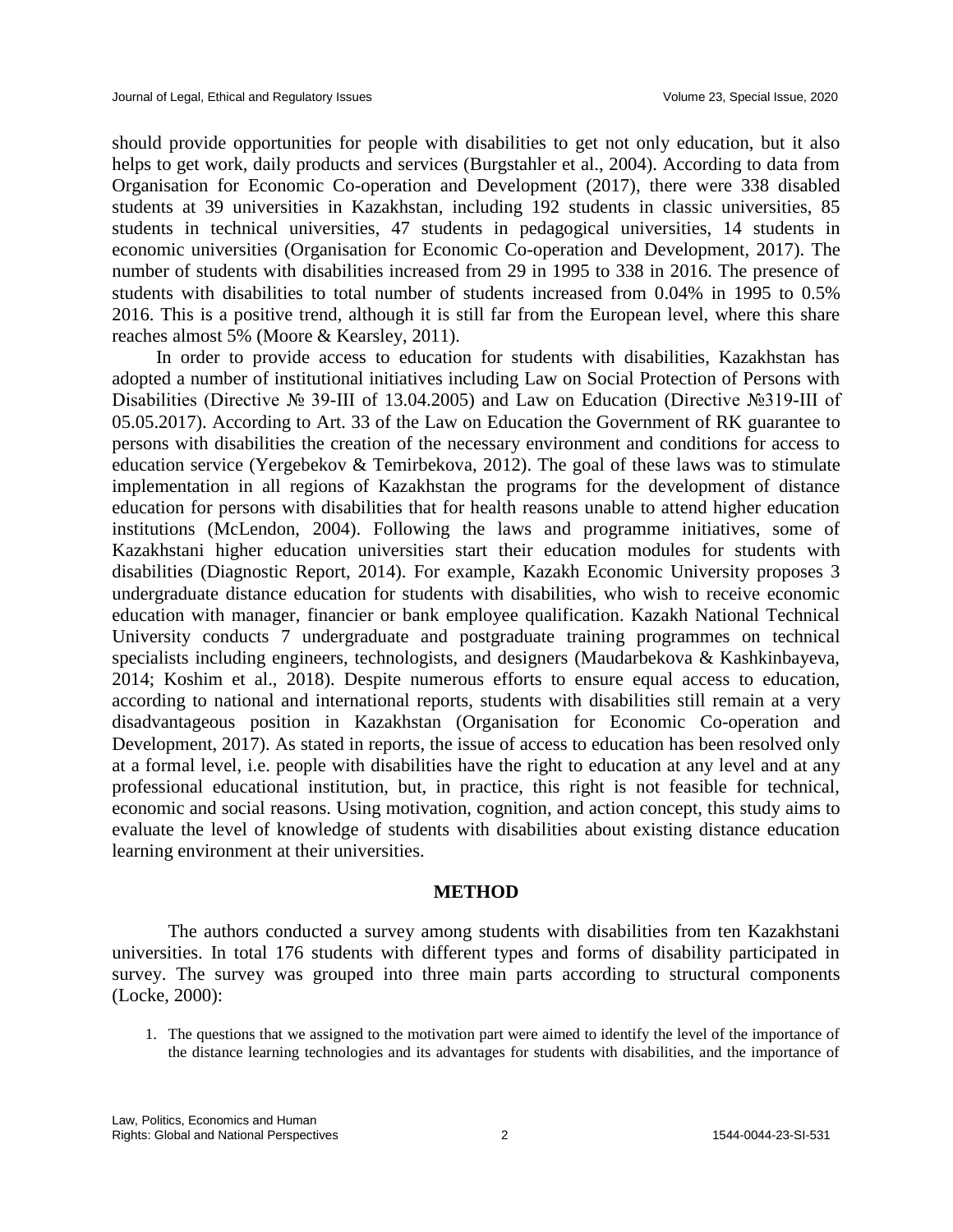distance technologies for future professional development. It also identifies the students' level of external and internal motivation to the learning process through distance technologies.

- 2. The second set of questions that we attributed to the cognition part was aimed to identify the students' level of knowledge about the nature and characteristics of distance learning technologies to obtain higher professional education, the knowledge about the expected outcomes that might be obtained during the distance learning process at the university, and the knowledge about the basic work principles of distance learning education including IT, computers and software applications.
- 3. The third set of questions of our study was devoted to the action part, which includes the ability to plan, organise and implement distance learning education process. In another words, it demonstrates their skills and experience in using the distance education learning technologies.

## **RESULTS**

## **National Reforms**

The factor associated with the reform of the education system is due to the transition of Kazakhstan in accordance with the Bologna agreement to a three-tier system of higher education (bachelor, master and PhD). The above is a clear example of the impact of international law on national law. The reform confirms the possibility of using the usual norms (recommendation law) of international law in the field of regulation of legal relations in the educational sphere. The global market forms a new system of values (a single educational space in order to create a single labor market). As a result, international law initiates the process of unification of legislation on education and, thus, forms national legislation (Kurmanov et al., 2015). However, the problem of the interaction of norms of international and national legislation is relevant at the level of law enforcement. Kazakhstan has agreements on international cooperation in the field of education with a number of countries, however, when deciding, for example, on confirming the required level of education or on establishing equivalence of educational levels, their potential is ignored. This circumstance is explained by the fact that the provisions of these agreements are of a general nature, whereas in order to be directly applicable, they must have the necessary level of specification (Kerimbayev et al., 2016). This level is associated with the ability to generate rights and obligations for individuals and legal entities. At the same time, their incorporation does not always achieve the goal of the norm, since the application of such norms becomes impossible if it is necessary to implement them. Acts of national law have been enacted to enforce the rule, but the presence of declarative provisions on international cooperation in the field of education in domestic legislation is clearly not enough (Oralova, 2012). It should be noted that there is a multidirectional nature of agreements concluded at the interstate level regarding the establishment of equivalence of diplomas of doctors of science, certificates of professors, which does not contribute to the unification of legislation in the field of education.

#### **De-Facto Situation**

Legislation in the field of education is distinguished by the breadth of its meaning, which is explained in the historical traditions of the formation of the industry in question. In Soviet times, the existing approach to regulating public relations in the field of education was based on administrative and legal foundations, although researchers established the specificity of educational relations back in the 1970s (Zhetpisbayeva et al., 2012). Consequently, the Soviet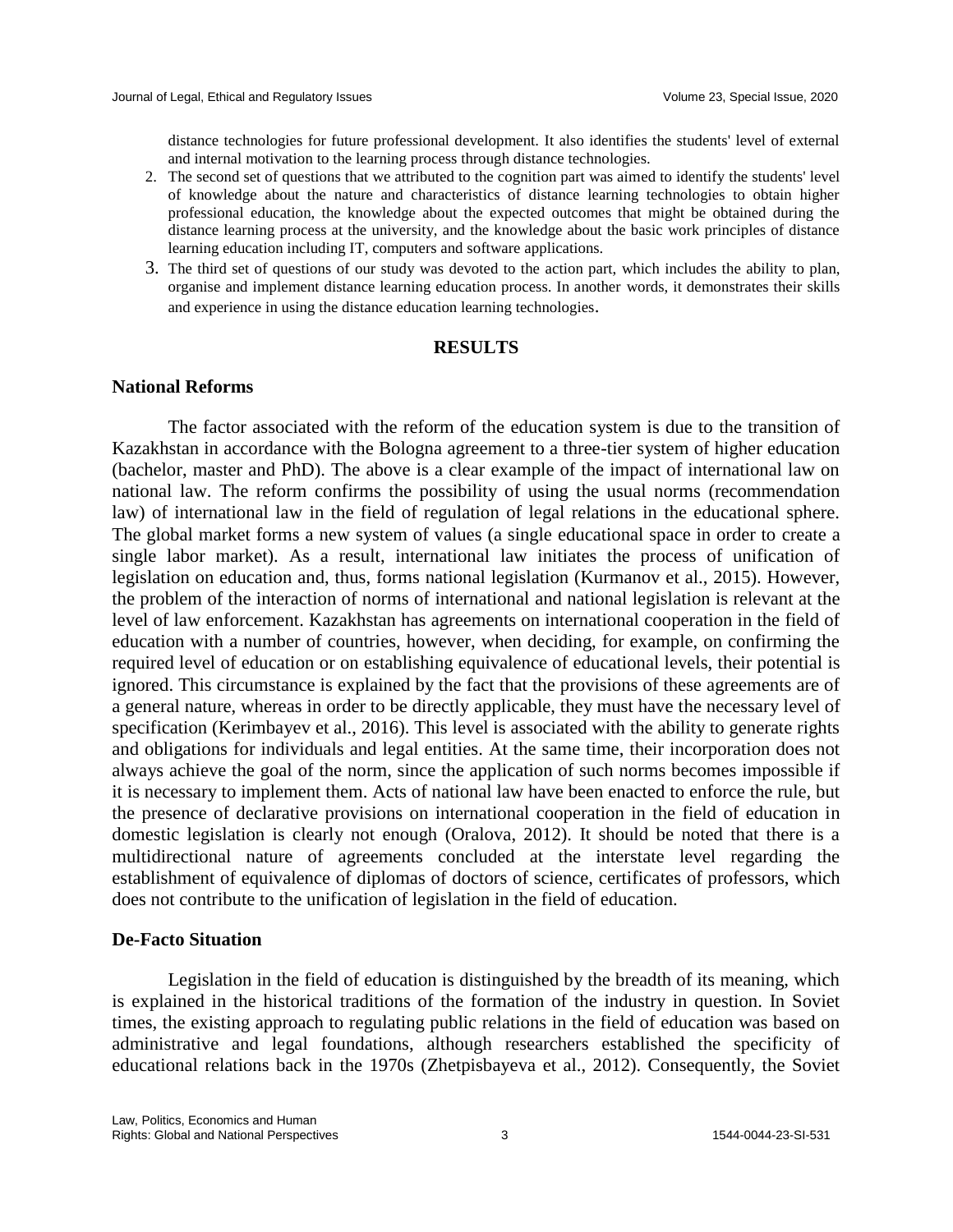Fundamentals of legislation on public education in beginning of 1990s no longer meet the realities of time. Meanwhile, the development of the new Law "On Education" took time, and the way out of this situation was the adoption of Temporary regulations governing the activities of institutions (organization of the education system) and training in Kazakhstan. As a result, the generally accepted sequence of preparing normative legal acts was violated. Subsequently, in order to comply with the level of development of social relations and in view of the need to fill in the gaps in legal regulation, the volume of by-laws has increased (Obukhova et al., 2015). The rationale for making amendments to a law is argued in favor of the need to bring its standards in line with the norms of acts of the sub-legislative level. The intensity of subordinate rulemaking has an opposite effect on the national level of regulation of laws. Thus, most of the procedures related to the exercise of citizens' rights to education are within the scope of precisely the by-law rulemaking. At the same time, such a method of systematization of legislation as incorporation remains unclaimed, in which regulations governing public relations in the field of education are combined in a collection together with the elimination of outdated, conflicting provisions.

## **The Socio-Cultural Paradigm**

The result of survey of motivation part shows that 68.6% of students with disabilities understood the importance of distance education learning technologies (Tables 1  $\&$  2). 66.7% indicated a high interest in the opportunity of obtaining higher professional education using distance learning technologies. More than half of the students (66.2% and 76.7%) indicated professional development and quality education as main motives. Due to the fact that distance education learning is based on self-study, the questions of the survey were aimed at identifying the level of self-independence in setting and solving problems in the distance learning process. The results of the survey indicate an understanding of the responsibility for their education by the majority of students with disabilities (73.7%).

| Table 1<br>THE MOTIVATION PART (%) |                                                                                |               |  |  |  |
|------------------------------------|--------------------------------------------------------------------------------|---------------|--|--|--|
| $N_2$                              | <b>Motivation Components</b>                                                   | $\frac{0}{0}$ |  |  |  |
| 1                                  | Importance of distance technologies in the education process at the university | 68.6          |  |  |  |
| 2                                  | Interest in the learning process through distance learning technologies        | 66.7          |  |  |  |
| 3                                  | Motivation to professional development through distance learning technologies  | 66.2          |  |  |  |
| $\overline{4}$                     | Motivation to getting quality education through distance learning technologies | 76.7          |  |  |  |
| 5                                  | Opportunities of self-realisation in the process of distance learning          | 68.1          |  |  |  |
| 6                                  | Independence of actions in the distance learning process                       | 73.7          |  |  |  |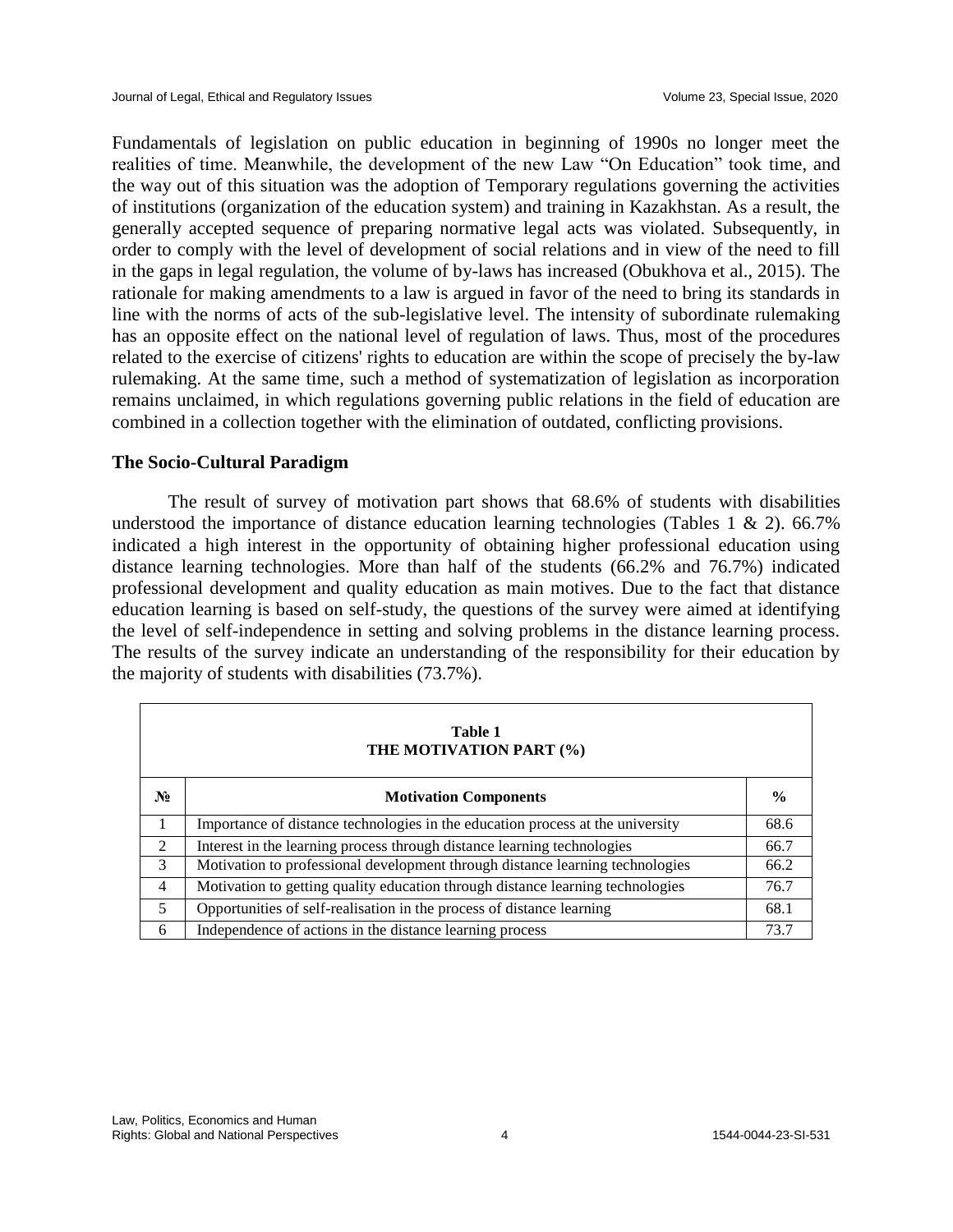Regarding the cognition part, the result of the survey reveals that 64.0% of students with disabilities know the essence of distance learning technologies and in 74.8% of students with disabilities highly evaluated the possible outcomes that might be obtained as a result of distance learning process at the university. More than half of students with disabilities (65.7%) have enough knowledge about the methods and techniques that are used in the distance learning process. 65.2% of students with disabilities consider important conditions for distance education learning environment are the quality of educational information, clear structuring of educational information at each stage of distance learning process.

| Table 2<br>THE COGNITION PART (%) |                                                                                                   |               |  |  |  |
|-----------------------------------|---------------------------------------------------------------------------------------------------|---------------|--|--|--|
| $N_2$                             | <b>Cognition Components</b>                                                                       | $\frac{0}{0}$ |  |  |  |
| $\mathbf{1}$                      | Essence of distance learning technologies                                                         | 64.0          |  |  |  |
| $\mathfrak{D}$                    | Outcomes that might be obtained as a result of distance learning at the university                | 74.8          |  |  |  |
| 3                                 | Methods and techniques used during the distance learning process                                  | 65.7          |  |  |  |
| $\overline{4}$                    | Features of education process that aimed to meet the special needs of students with<br>disability | 68.0          |  |  |  |
| 5                                 | Features of work and interaction during the distance learning process                             | 65.2          |  |  |  |
| 6                                 | Features of the self-independent work during the distance learning process                        | 65.3          |  |  |  |
| 7                                 | Opportunities of using IT computer for higher education as distance technology                    | 71.4          |  |  |  |
| 8                                 | The basic work principles of the computer and auxiliary devices                                   | 72.7          |  |  |  |
| 9                                 | The basic work principles of Internet and other software                                          | 72.8          |  |  |  |

The results of the study on action part show that significant difficulties for students with disabilities include the ability to plan their activities in the distance learning system (40.8%), the ability to work according to the compiled plan in the distance learning process (31.8%), and the skills of working in small groups (31.2%). Other situational difficulties include the organisation of network interaction through a conference in system of distance learning (33.8%). Most students note that they do not have difficulties in rational use of time in the distance learning system (70.9%), the ability to conduct a network dialogue with other students in the distance learning system (70.4%), the ability to work in network programs such as email, chat, and Skype.

The result of this study indicates that students with disabilities have certain knowledge about the distance learning system, the methods and techniques used in distance education learning system. They also know how to apply this knowledge in practice, and have some experience working with Internet resources, as well as have knowledge of the application and designation of certain programs and communication technologies. However, students with disabilities are not enough motivated to get higher education in form of distance education. As shown in Tables 3 & 4, the motivation part is lower in comparison with the results of the cognition and actions parts. It is necessary to determine the factors that influence the motivation of students with disabilities to get higher education.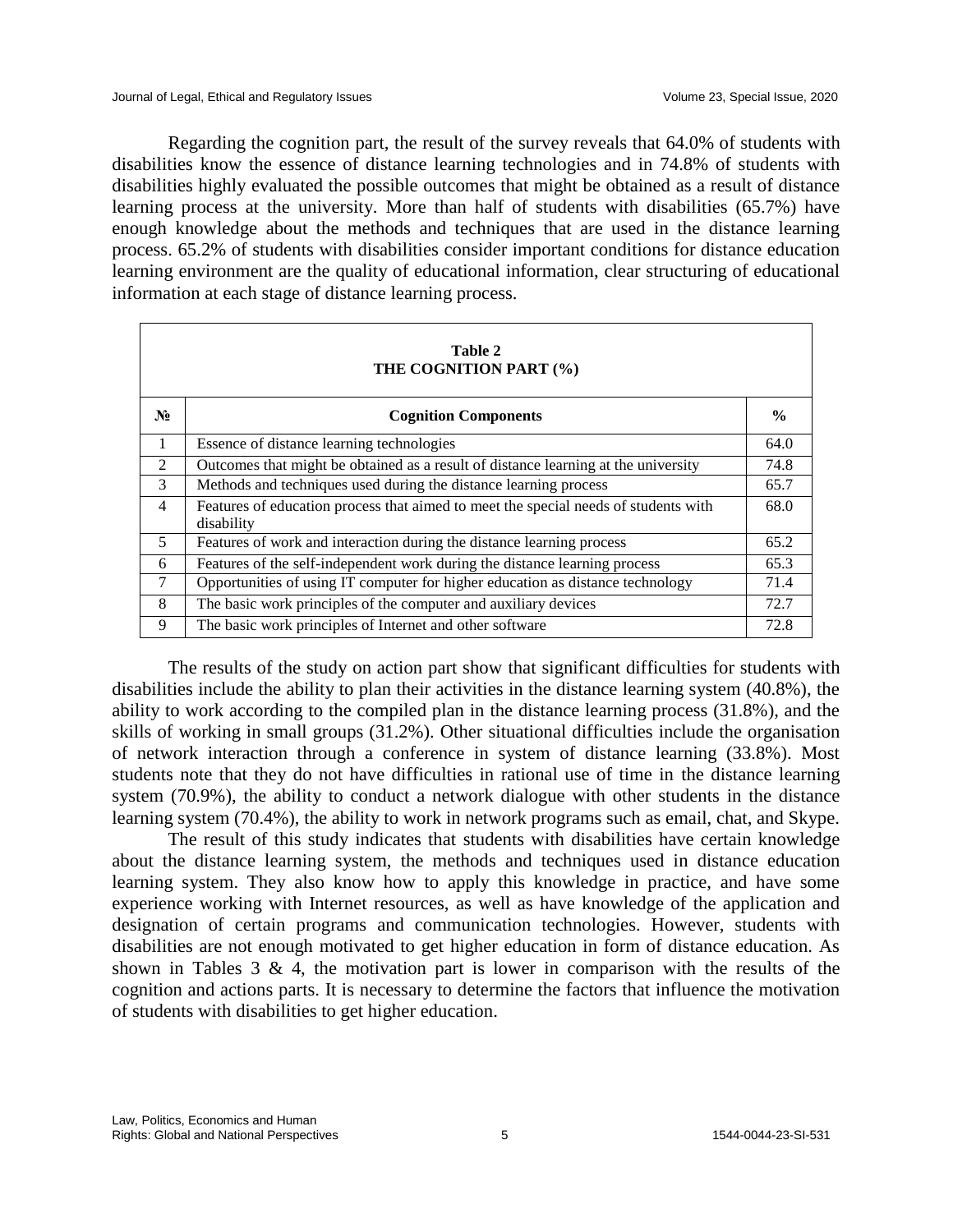| Table 3<br><b>ACTION PART (%)</b> |                                                                                              |               |  |  |
|-----------------------------------|----------------------------------------------------------------------------------------------|---------------|--|--|
| $N_2$                             | <b>Action Components</b>                                                                     | $\frac{6}{9}$ |  |  |
| $\mathbf{1}$                      | Ability to plan activities within distance learning system                                   | 59.2          |  |  |
| 2                                 | Ability to work on curriculum within distance learning system                                | 68.2          |  |  |
| 3                                 | Ability to use time rationally within distance learning system                               | 70.9          |  |  |
| 4                                 | Ability to work in small groups on-line and off-line                                         | 68.8          |  |  |
| 5                                 | Ability to use information resources (e.g., databases)                                       | 71.5          |  |  |
| 6                                 | Ability to fill educational material (answers to assignments and questions)                  | 70.3          |  |  |
| $\tau$                            | Ability to select resources in the Internet                                                  | 70.5          |  |  |
| 8                                 | Ability to use different programs (text editor, graphic editor, etc.)                        | 68.0          |  |  |
| 9                                 | Ability to communicate through e-mail                                                        | 72.8          |  |  |
| 10                                | Ability to communicate through chat technologies                                             | 71.4          |  |  |
| 11                                | Ability to communicate through Skype                                                         | 70.3          |  |  |
| 12                                | Ability to communicate through online conference                                             | 66.2          |  |  |
| 13                                | Ability to conduct a network dialogue with other students within distance learning<br>system | 70.4          |  |  |

| Table 4<br><b>SUMMARISING THREE COMPONENTS</b> |           |                               |  |  |  |
|------------------------------------------------|-----------|-------------------------------|--|--|--|
| <b>Value and Motivation</b>                    | Cognition | <b>Situational Components</b> |  |  |  |
| 41.6%                                          | 69.3%     | 69.1%                         |  |  |  |

# **The Legal Paradigm**

Kazakhstan, being a member of the international community, fully supports the fundamental principles of international conventions and declarations including Universal Declaration of Human Rights, Declaration on the Rights of Persons with Disabilities, Declaration on the Rights of Mentally Retarded Persons, Convention on the Rights of the Child, Standard Rules for Ensuring equal opportunities for people with disabilities. The Conventions on the Rights of Persons with Disabilities is another key international treaty designed to ensure that people with disabilities fully involve in social, cultural, economic, and political life of countries their living (Marishet, 2017). The Convention provides general social principles and rights including important issues such as prevention of discrimination, accessibility to resources, equality of opportunity, dignity and individual autonomy, legal capacity, education right, health right, participation rights, expression and opinion right (Ebuenyi et al., 2019). The Convention has the general obligations that States parties must develop and apply all appropriate institutional mechanisms for the meeting the main purpose of the Convention; do cancel of all existing laws and regulations, which are discriminatory towards persons with disabilities; develop and apply policies and programs to protect and promote the rights of persons with disabilities (Saiymova et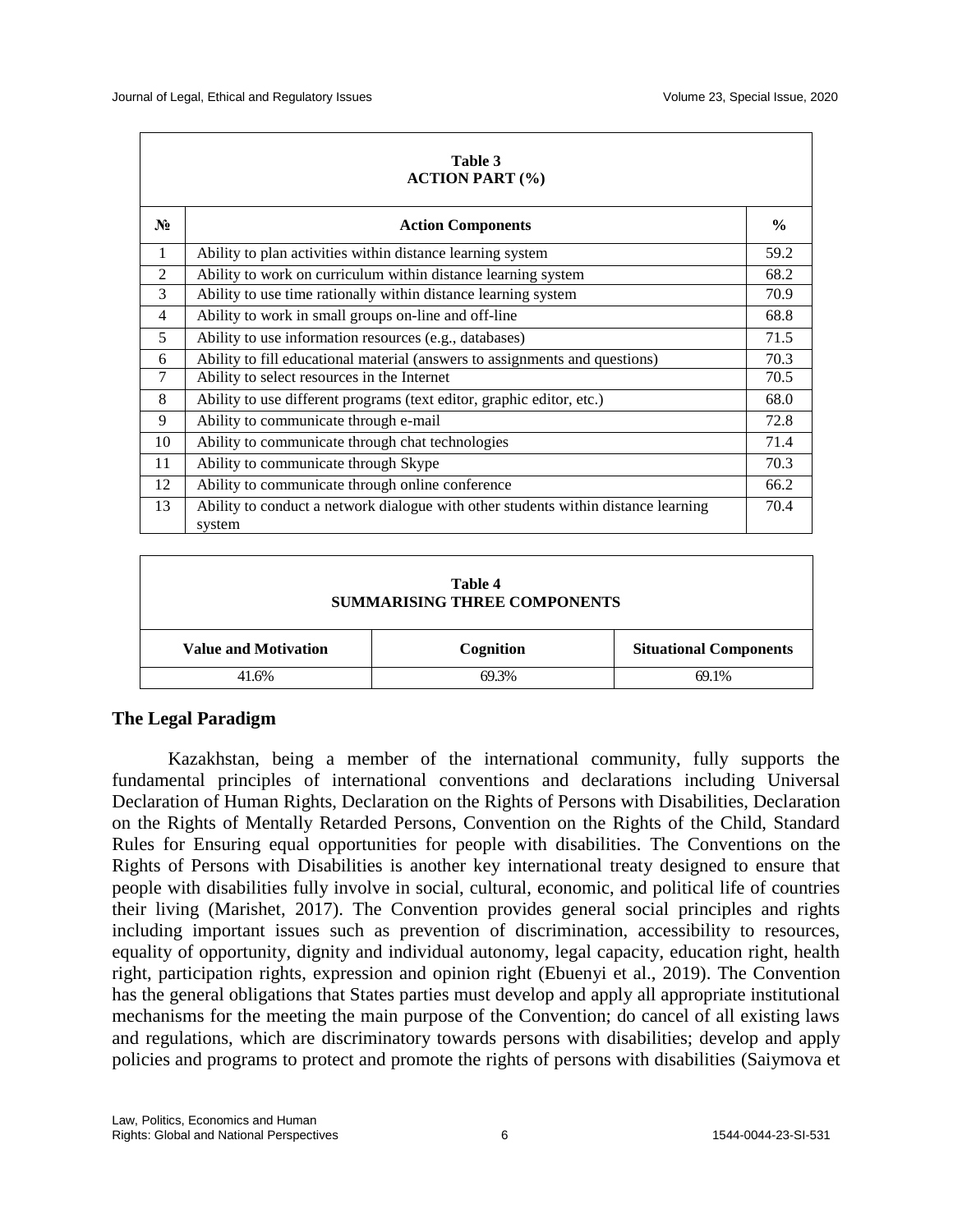al., 2018). It is specially stated that during the development and applying the norms of legislation and strategies for persons with disabilities, participating States consult with persons with disabilities and actively involve them through organizations representing persons with disabilities (Lee, 2010). To monitor implementation of this convention, the specific Committee on the Rights of Persons with Disabilities was established and countries that ratified the Convention were obligated to provide reports on the Convention implementation (Porta et al., 2018). The Convention was ratified by 173 nations worldwide, while 16 countries not made legally binding the Convention so far and many other nations continue to limit or ignore the application of the Convention. Furthermore, some authors criticise some conceptual aspects of the Convention (in particular its definitions of "*disability", "legal capacity", "discrimination*") as well as inconsistencies and shortcomings in the Convention (Pozón, 2016). Authors stated that the some important fundamental rights declared in the Convention might be violated and resulted in unintended consequences such as increasing discriminations, ignorance, and fear (Freeman et al., 2015).

Moreover, there are different international institutions (e.g., World Health Organisation, UN Economic and Social Council, United Nations High Commissioner for Human Rights) that involved in realisation of principles of Convention on the Rights of Persons with Disabilities; however, despite the many international and national institutions that promote the implementation of the rights of persons with disabilities, their activities are still fragmented and ineffective. Nowadays, persons with disabilities continue to face social discrimination in both developed and developing countries (Fierman, 2006). As stated in report from Human Watch, disabled people are often unemployed, invisible and marginalised in both developed and developing countries. For example, it has been estimated that over 1.2 million people (9% of the Russia's total population) are suffering from one or the other kind of disability and long term illness. In fact, Russia ratified the International Conventions on the Rights of Persons with Disabilities in 2012 (Asanova, 2006; Yerkin et al., 2019). The basic principles of this Convention have been integrated in number of legislative and political framework in Russia. For example, the Russia's Constitution declared that the Russian Federation is a social state. The main objective of the country's social policy is to provide the rights and the principle of social justice, universal solidarity and mutual responsibility. Additionally, number of federal programmes have been developed, for example, State Programme "*Accessible Environment*"; however, according to report *"Left Out? Obstacles to Education for People with Disabilities in Russia"*, people with disabilities are still facing discrimination in receiving any formal education and other vital social provisions. 78% of disable people in Russia do not hold any formal education; this number is significantly higher compare to average number in European Union (22%). People with disability in Russia also face problems with quality of health care, employment opportunity, availability of proper infrastructure, access to public, commercial and leisure services (Gurevich, 2011; Burkhalter & Shegebayev, 2012; Natsun, 2016). Apart from that, the last studies (Natsun, 2016) confirm that people with disability in Russia completely not involved in civil and political life of country.

Regaling to national Kazakhstan policy, the Constitution of Kazakhstan states that international treaties ratified by the republic take precedence over its laws and are applied directly, except when the international treaty indicates that its application requires the issuance of a law (Yessentemirova et al., 2019). Therefore, all the basic international standards regarding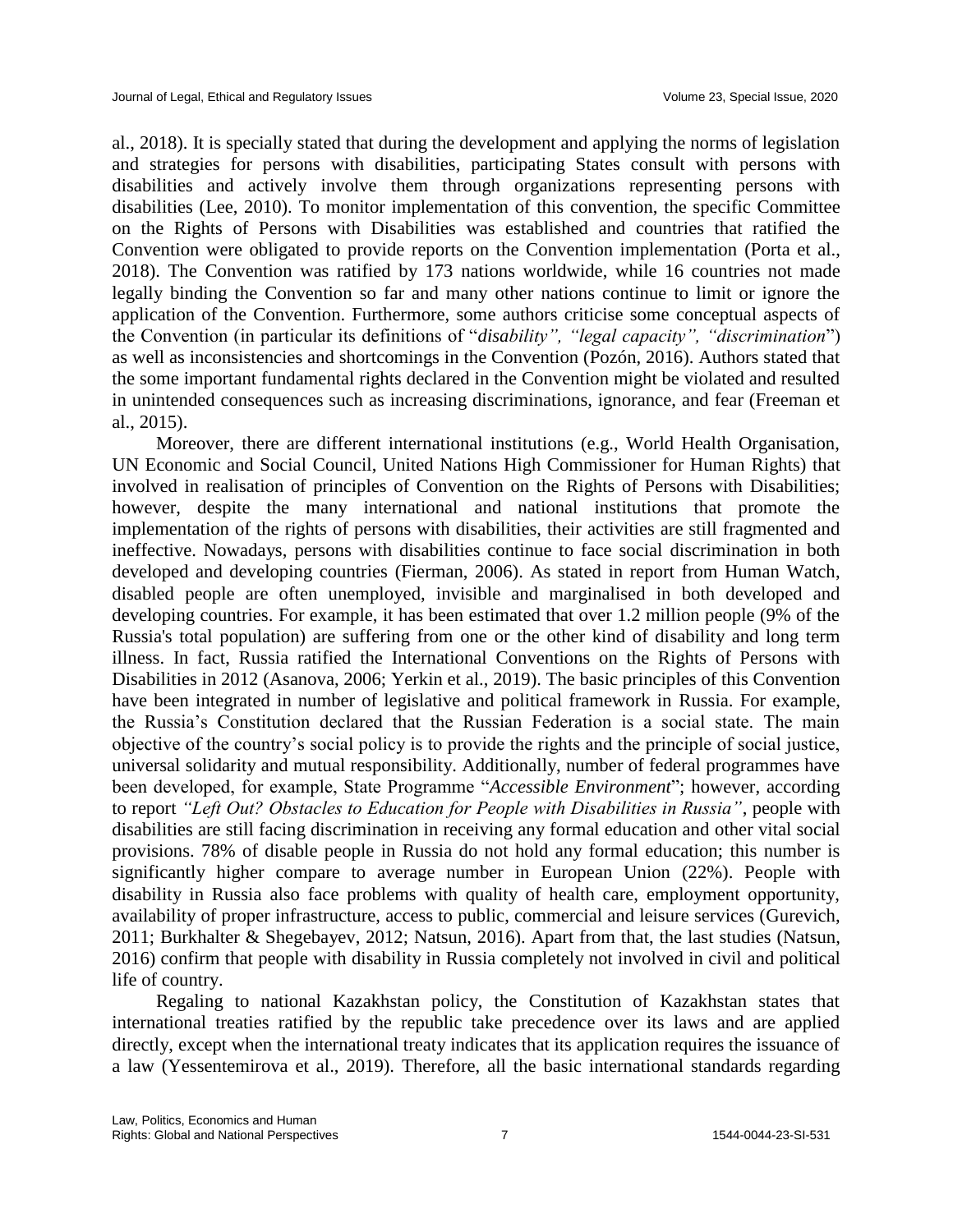people with disabilities are reflected in Kazakhstani documents. In order to ensure the realization of the rights of students with disabilities in various spheres of human activity, the UN International Convention on the Rights of Persons with Disabilities was ratified by the Republic of Kazakhstan on February 20, 2015 (Smagulova et al., 2018). In order to implement the norms of the Convention, the Law of the Republic of Kazakhstan *"On the protection of the rights of persons with disabilities"* was adopted in 2015. The rights of all people with disability to higher education is definitely fixed in legal acts including Law "*On Education*", "*On the Rights of the Child in the Republic of Kazakhstan", "On Social Protection of Disabled Persons in the Republic of Kazakhstan", "On Social and Medical Pedagogical Corrective Support for Children with Disabilities"*, as well as regulatory documents and acts including Program for the development of education and science in the Republic of Kazakhstan for 2016-2019, a draft National Plan for improving the quality of life of persons with disabilities. The state educational policy in the Republic of Kazakhstan is aimed at developing and implementing effective mechanisms for the integration of people with disabilities into the educational process and providing them with the most favorable educational conditions. Thus, in the *"State Program for the Development of Education of the Republic of Kazakhstan 2016-2019*", one of the program objectives was put forward: "ensuring equal access to quality education, forming an intellectually, physically, spiritually developed and successful citizen". On the basis of the *"Rules for the organization of the educational process on distance education technologies"* (Decree of the Government of the Republic of Kazakhstan dated January 19, 2012 No. 112) in universities of the country in relation to persons with disabilities, including children with disabilities, distance education technologies are applied, which are implemented in the following forms: TV technology, network technology, case technology, etc.

#### **CONCLUSION**

Universities should create the necessary conditions for affordable and high-quality education for students with disabilities. This requires the organization of a special structure that provides psychological and pedagogical support for students with disabilities in the educational process-from the moment of its preparation for entering a university to its successful employment in the specialty. The organization of the educational process of universities is not adapted to the capabilities of students with disabilities. As a positive moment, the order of the Department of Higher, Postgraduate Education and International Cooperation of the Ministry of Education and Science of the Republic of Kazakhstan should be noted, according to which a coordinator for inclusive education is appointed at each university. Thus, at present, in 65 universities under the control of the Resource Advisory Center for Inclusive Education for universities of Kazakhstan, coordinators have been appointed and are working. At the same time, in spite of the requirement of the Law of the Republic of Kazakhstan "*On Education*" that all state educational programs, including higher education, should be developed taking into account inclusive education. Unfortunately, the existing state educational programs do not provide for differentiation in terms of mastering the content of the educational program in relation to students with disabilities. Thus, the possibility of, for example, extending the period of study at the undergraduate level for one two year, and at the postgraduate programs by 0.5 years for persons with disabilities, is not provided for. In addition, there is currently no statutory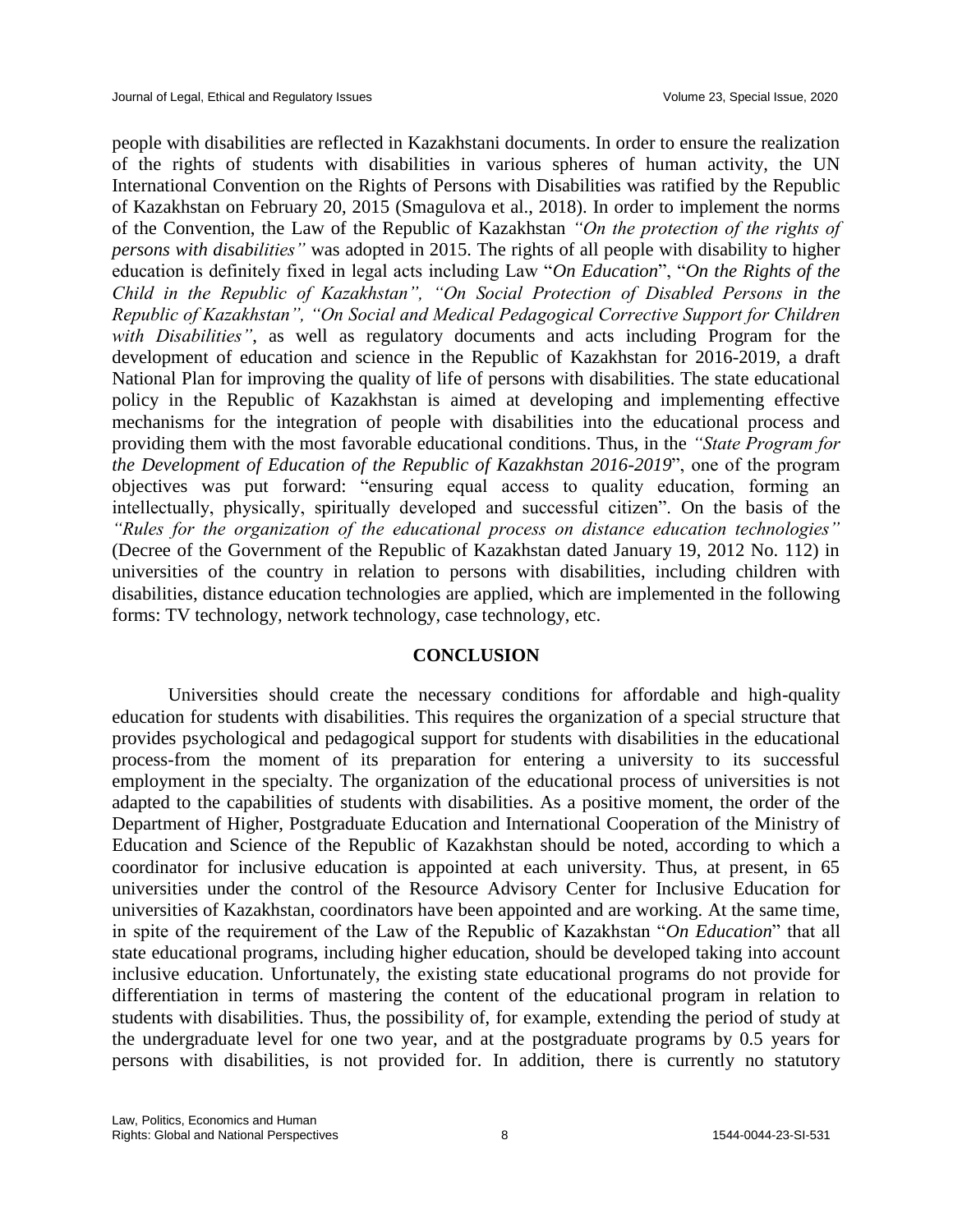requirement for all universities in the design and implementation of educational programs to include special (adaptation and rehabilitation) disciplines (modules) of choice for people with disabilities and persons with special educational needs. Accordingly, the staff of universities does not provide for the rate of a specialist dialectologist who would implement these special (adaptation and rehabilitation) disciplines (modules). Also, there is an insufficient level of preparedness of academic staff to work with students who have different characteristics, which affects the quality of the educational process.

## **ACKNOWLEDGMENT**

This paper is the result of the research project АР05134037 *"Forming distance education leaning environment at the higher education institutions in Kazakhstan for the students with disabilities"* funded by the Ministry of Education and Science of the Kazakhstan Republic and coordinated by Zulfiya Movkebayeva, Abay Kazakh National Pedagogical University.

#### **REFERENCES**

- Asanova, J. (2006). Emerging regions, persisting rhetoric of educational aid: The impact of the Asian Development Bank on educational policy making in Kazakhstan. *International Journal of Educational Development, 26*(6), 655-666.
- Beldarrain, Y. (2006). Distance education trends: Integrating new technologies to foster student interaction and collaboration. *Distance Education, 27*(2), 139-153.
- Burgstahler, S., Corrigan, B., & McCarter, J. (2004). Making distance learning courses accessible to students and instructors with disabilities: A case study. *The Internet and Higher Education, 7*(3), 233-246.
- Burkhalter, N., & Shegebayev, M.R. (2012). Critical thinking as culture: Teaching post-Soviet teachers in Kazakhstan. *International Review of Education, 58*(1), 55-72.
- Diagnostic Report. (2014). *Nazarbayev University Graduate School of Education.* Astana: Indigo print. Development of strategic directions for education reforms in Kazakhstan for 2015-2020.
- Ebuenyi, I.D., Regeer, B.J., Nthenge, M., Nardodkar, R., Waltz, M., & Bunders-Aelen, J.F. (2019). Legal and policy provisions for reasonable accommodation in employment of persons with mental disability in East Africa: A review. *International Journal of Law and psychiatry, 64*(1), 99-105.
- Edmonds, C.D. (2004). Providing access to students with disabilities in online distance education: Legal and technical concerns for higher education. *American Journal of Distance Education, 18*(1), 51-62.
- Fierman, W. (2006). Language and education in post-Soviet Kazakhstan: Kazakh-medium instruction in urban schools. *The Russian Review, 65*(1), 98-116.
- Freeman, M., Kolappa, K., De-Almeida, J., Kleinman, A., Makhashvili, N., Phakathi, S., Saraceno, B., & Thornicroft, G. (2015). Reversing hard won victories in the name of human rights: A critique of the General Comment on Article 12 of the UN Convention on the Rights of Persons with Disabilities. *The Lancet Psychiatry*, *2*(9), 844-850.
- Gurevich, L.I. (2011). On the reform of higher education and science in Kazakhstan. *Russian Education & Society, 53*(9), 63-70.
- Kerimbayev, N., Akramova, A., & Suleimenova, J. (2016). E-learning for ungraded schools of Kazakhstan: Experience, implementation and innovation. *Education and Information Technologies, 21*(2), 443-451.
- Koshim, A., Karatayev, M., Clarke, M.L., & Nock, W. (2018). Spatial assessment of the distribution and potential of bioenergy resources in Kazakhstan. *Advances in Geosciences, 45*(1), 217-225.
- Kurmanov, N., Yeleussov, A., Aliyev, U., & Tolysbayev, B. (2015). Developing effective educational strategies in Kazakhstan*. Mediterranean Journal of Social Sciences, 6*(5), 54-67.
- Lee, P. (2010). Has disability discrimination legislation changed the legal framework for epilepsy in the United Kingdom? *Seizure, 19*(10), 619-622.